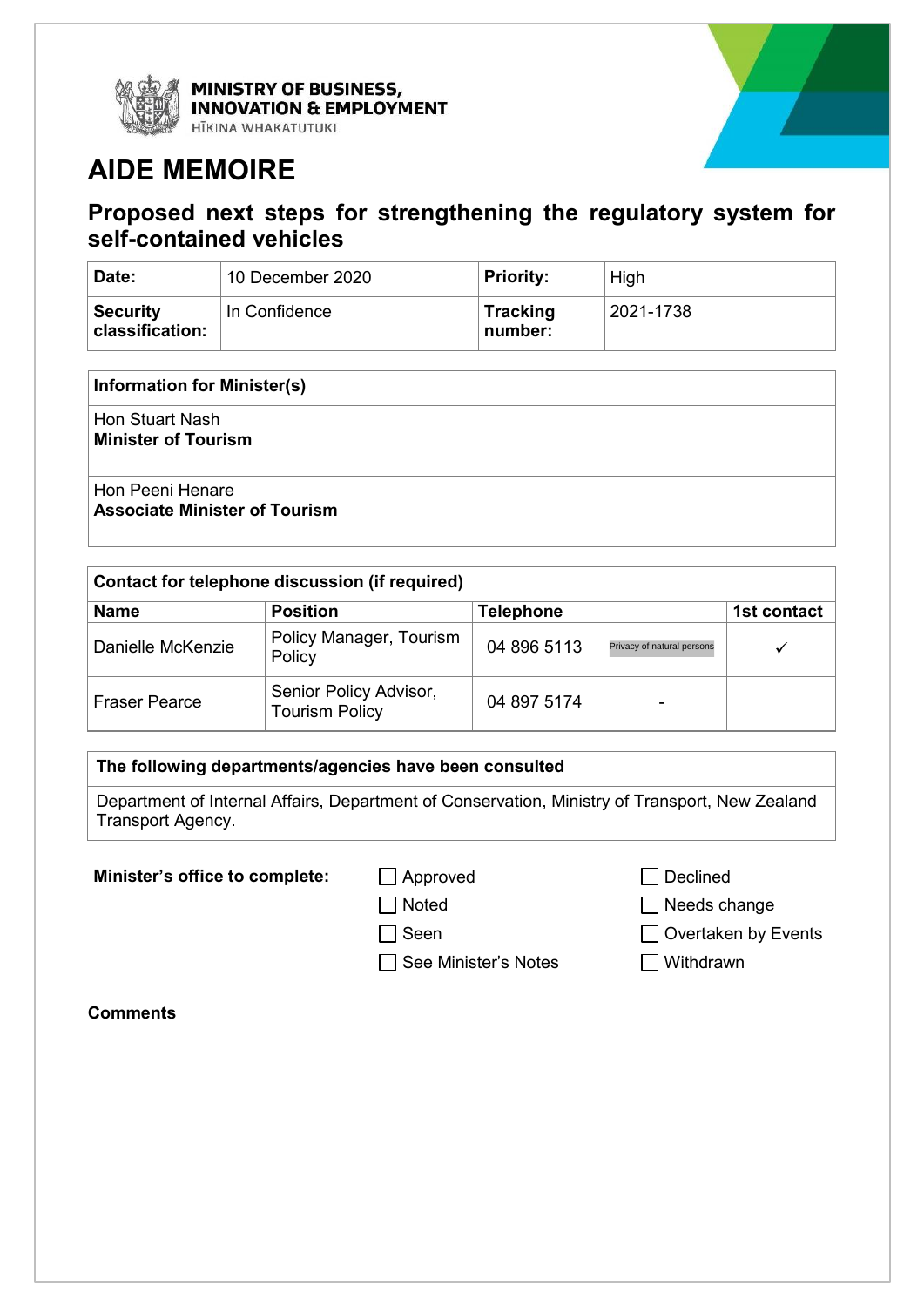

# **AIDE MEMOIRE**

# **Proposed next steps for strengthening the regulatory system for self-contained vehicles**

| Date:                              | 10 December 2020 | <b>Priority:</b>           | High      |
|------------------------------------|------------------|----------------------------|-----------|
| <b>Security</b><br>classification: | In Confidence    | <b>Tracking</b><br>number: | 2021-1738 |

# **Purpose**

This paper provides you with the proposed timeframes and work officials will undertake in early 2021 with regards to strengthening the regulatory system for self-contained vehicles.

We recommend that you discuss your feedback on the proposed next steps with officials at your next meeting on 14 December 2020.

We also recommend you engage with the Minister of Local Government and Minister of Conservation on your intentions to strengthen the regulatory system for self-contained vehicles. We intend to provide a paper seeking policy decisions from Ministers in early February 2021.

VII

Danielle McKenzie **Policy Manager, Tourism Policy** 

Labour, Science and Enterprise, MBIE

10 / 12 / 2020

# **Decisions made to date**

- 1. On 19 November 2020 you received an aide memoire responding to your request for information on options to address touring vans that are not self-contained, and for restricting leased or rental vehicles that have sleeping facilities (a*ide memoire 2021-1432 refers*).
- 2. On 24 November 2020, we then provided you with a briefing which set out how Government supports the management of freedom camping in New Zealand (*briefing 2021-1265 refers*). This briefing discussed the current regime for the Self-Contained Vehicle Standard (SCVS) and options for enhancing it (both regulatory and non-regulatory). This briefing also set out some of the proposed long-term work to reform the Freedom Camping Act 2011 (FCA).
- 3. We subsequently provided you with further advice on the options available to restrict the hire, lease, sale and purchase of vehicles used for freedom camping for the 2021/22 summer season on 30 November 2020, which you discussed with officials on 2 December 2020 (*briefing 2021-1524 refers*). At that meeting you agreed to progress work on strengthening the regulatory system for self-contained vehicles by making the SCVS compulsory for selfcontained vehicles, while noting that you may still seek to restrict the hire, lease, sale and purchase of vehicles used for freedom camping that are not certified self-contained.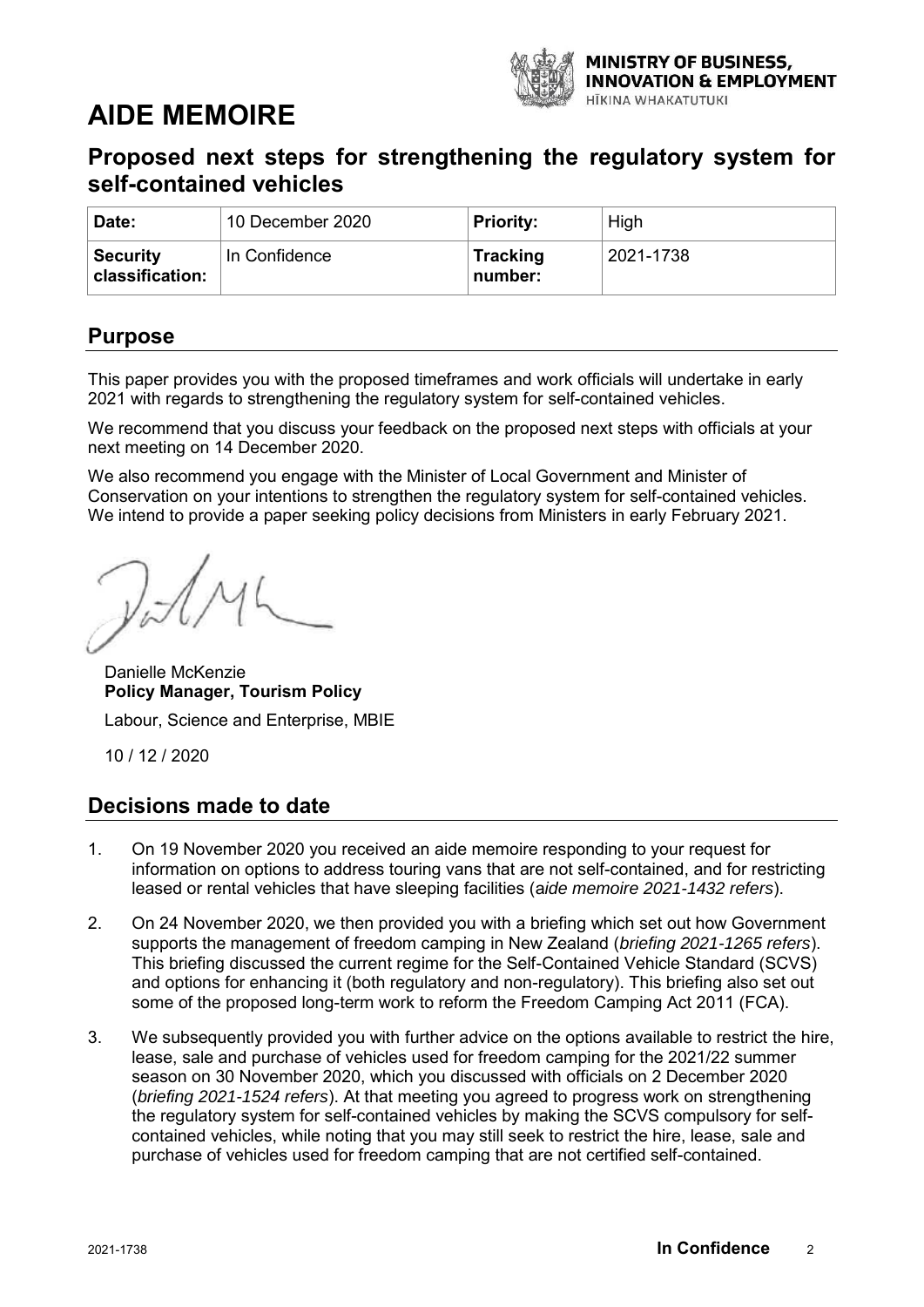- 4. This paper updates you on the options we have identified to introduce a regulatory system for self-contained vehicles, including strengthening the SCVS. It also provides you with an overview of the decisions we will be seeking from you, and the Minsters of Local Government and Conservation, in February 2021.
- 5. Regardless of what regulatory approach we take, we will need to consider what aspects of the SCVS need to be strengthened, options for tracking and tracing vehicles and certifiers, and options to strengthen enforcement.

# **Discussion**

# **The proposed mechanism**

- 6. We consider there are three approaches you could take to strengthen the regulatory system for self-contained vehicles. These are:
	- a. **Make the existing SCVS compulsory.** This could be done through new or existing legislation. The disadvantage of this approach is that it may not capture the full range of vehicles that we would want to see self-contained, and it assumes that the current standard is fit for purpose. Future changes to the SCVS may be difficult to make, as the process to review and agree to new standards is independent of Government.
	- b. **Revise the SCVS, then legislate to make the new standard compulsory.** This may capture a wider range of vehicles, and strengthen the standard. However, any review of the SCVS is likely to be lengthy and may take one to two years. Any review of the standard is also independent of Government, and would need to take into account the full range of views on the matter. This may not result in the changes you desire.
	- c. **Enact legislation that sets the rules (recommended approach)**. This would involve taking elements from the SCVS and placing them into regulations underneath the primary legislation. We consider this to be the best approach as it provides greater control over the range of vehicles in scope, as well as the standards we want them to meet. It also provides greater flexibility should future amendments be required. This would make the current standard redundant.
- 7. To implement change, you could either amend existing legislation or introduce new legislation. Our initial view is that it may be more appropriate to use the FCA, as it would place any new changes within an existing regulatory system which local councils, industry and community stakeholders are familiar with. In addition, it is likely to be faster to amend existing legislation. This approach, however, would need to be tested with the Ministers responsible for the FCA (Minister of Local Government and Minister of Conservation).
- 8. The recommended approach will not ban people from sleeping in vehicles that are not certified self-contained. However, it would enable councils to ban it from occurring in certain places. This, coupled with an effective tracking and tracing system, and appropriate enforcement mechanisms, would likely address the core of the problem.

#### *Scope of regulatory mechanism*

9. In our February paper, we will include options for the scope of the regulations, from making the SCVS compulsory for all vehicles engaged in freedom camping, to empowering councils to make decisions on where and how freedom camping can take place.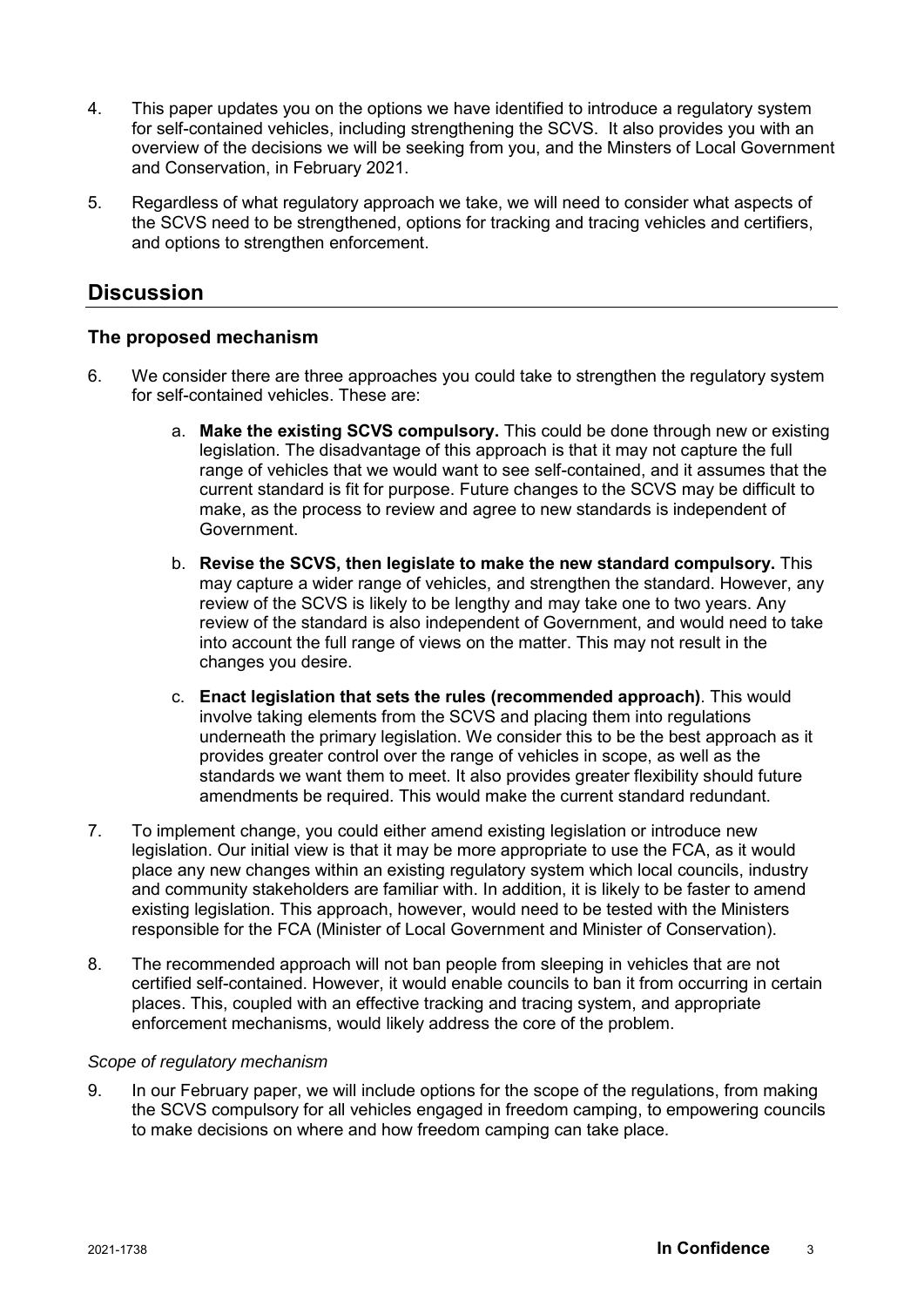### *Further legislative changes may be desirable*

- 10. Should you wish to strengthen the regulatory system for self-contained vehicles through a more general legislative vehicle such as the FCA, you may also wish to discuss options for wider reform with the Ministers of Local Government and Conservation. This discussion could include the appetite of Ministers to move from the current permissive approach in the FCA to allow Councils to exercise more restrictive powers in defining areas where freedom camping is permitted. We have yet to discuss options for wider reform with Department of Internal Affairs and Department of Conservation officials who administer the Act on behalf of their Ministers.
- 11. Strengthening aspects of the FCA would enhance the overall freedom camping regime, and likely strengthen delivery of self-contained vehicles amendments. However, it may impact on timeframes.

#### *Strengthening the regulatory system may not address some behavioural issues*

- 12. Regardless of the changes we make to the freedom camping system, it is likely that some poor behaviour will continue to be visible at some freedom camping sites. This is because:
	- a. some people who freedom camp are day-trippers or transiting through a region
	- b. some people who freedom camp will continue to act disrespectfully even when they are in a certified self-contained vehicles
	- c. there are complex issues which present at some freedom camping sites (such as homelessness).

#### *Compensation options*

- 13. We note that you are open to compensating those businesses and individuals who are significantly impacted by your proposed changes. The basis for compensation will vary, depending on the options chosen. For example, empowering councils to make decisions about where and how freedom camping operates may reduce the case for compensation. On the other hand, requiring all vehicles used for freedom camping to be certified as selfcontained would strengthen the argument for compensation.
- 14. The February policy paper will include an impact analysis for each option, which will help inform decisions about compensation.

## **Timeframes for change**

15. The table below sets out an indicative timeframe from policy agreement to implementation, should you choose to strengthen the regulatory system through amending the FCA (see Option C, paragraph 5).

| <b>Action</b>                                 | Date                   | <b>Notes</b>                                                                         |
|-----------------------------------------------|------------------------|--------------------------------------------------------------------------------------|
| <b>Legislative bid</b>                        | January<br>2021        | Cabinet Office has signalled that legislative bids<br>must be in by 29 January 2021. |
| Policy paper and draft<br>discussion document | February<br>2021       |                                                                                      |
| <b>Cabinet approval to consult</b>            | <b>March 2021</b>      |                                                                                      |
| <b>Public consultation</b>                    | March to<br>April 2021 |                                                                                      |

*Table one: proposed timeframes for implementation*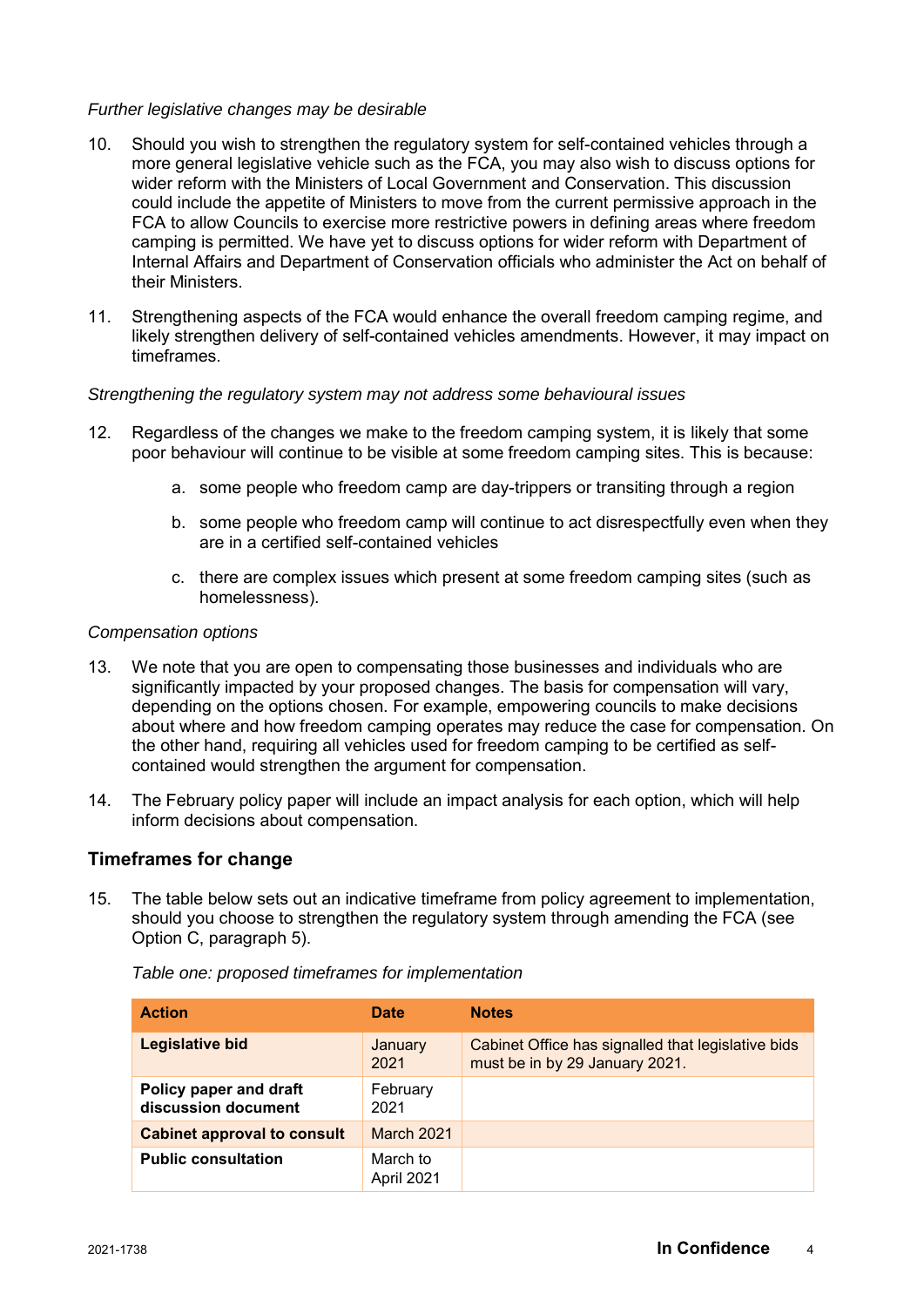| <b>Final decisions and drafting</b><br><b>instructions</b> | <b>June 2021</b>                 | Given the significant public interest in this topic<br>we expect submissions analysis to take three to<br>four weeks.        |
|------------------------------------------------------------|----------------------------------|------------------------------------------------------------------------------------------------------------------------------|
| <b>Drafting process (PCO lead)</b>                         | $July -$<br>September<br>2021    | This will take longer if new legislation is<br>introduced. This includes a BORA vet, which<br>takes a minimum of two weeks.  |
| <b>Cabinet Legislation</b><br><b>Committee</b>             | October<br>2021                  |                                                                                                                              |
| <b>House processes</b>                                     | October<br>$2021$ to<br>May 2022 | This includes Introduction, all three stages of the<br>House and six-month Select Committee<br>process.                      |
| <b>Enactment</b>                                           | May 2022                         |                                                                                                                              |
| <b>Regulations promulgated</b>                             | June 2022                        | Regulations will need to be approved by Cabinet<br>subsequent to passage of legislation, but can be<br>prepared in parallel. |

*Timeframes will vary, depending on the options chosen*

- 16. Choosing to introduce new legislation, and/or running a parallel process to review the SCVS, is likely to extend the time it takes to implement change.
- 17. Having a four-month Select Committee process is likely to shorten the time for implementation, but may be undesirable given the public interest on this issue.
- 18. Passing legislation under urgency would also shorten the time taken to enact change, however, given lead times on implementation (including allowing time for businesses and individuals to upgrade vehicles), it is unlikely to result in changes on the ground in the 2021/22 summer period. It is also likely that there would be questions about the basis for urgency, given low levels of international tourism and other initiatives in place to mitigate negative effects of freedom camping.

# **Update on the independent review of the Self-Contained Vehicle Standard**

19. MBIE officials have cancelled plans to seek an independent review of the regulatory system for the SCVS. This is because this work is likely to result in significant overlap, and lag behind work by officials to strengthen the regulatory system for self-contained vehicles.

# **Next steps**

- 20. Officials will prepare a draft legislative bid for your authorisation to Cabinet Legislation Committee in January 2021. The legislative bid will be drafted based on your feedback provided to officials. Legislative bids must be submitted by 10am on Friday 29 January 2020.
- 21. We will also provide a detailed policy paper and draft discussion document for consideration in early February 2021. This paper will provide discussion, and seek decisions, on:
	- a. your desired policy approach, including preferred legislative mechanism and scope of changes
	- b. the impacts of proposed changes on specific interest groups, including consideration of compensation
	- c. high-level options for tracking and tracing vehicles and certifiers
	- d. high-level options for enforcement, including penalties